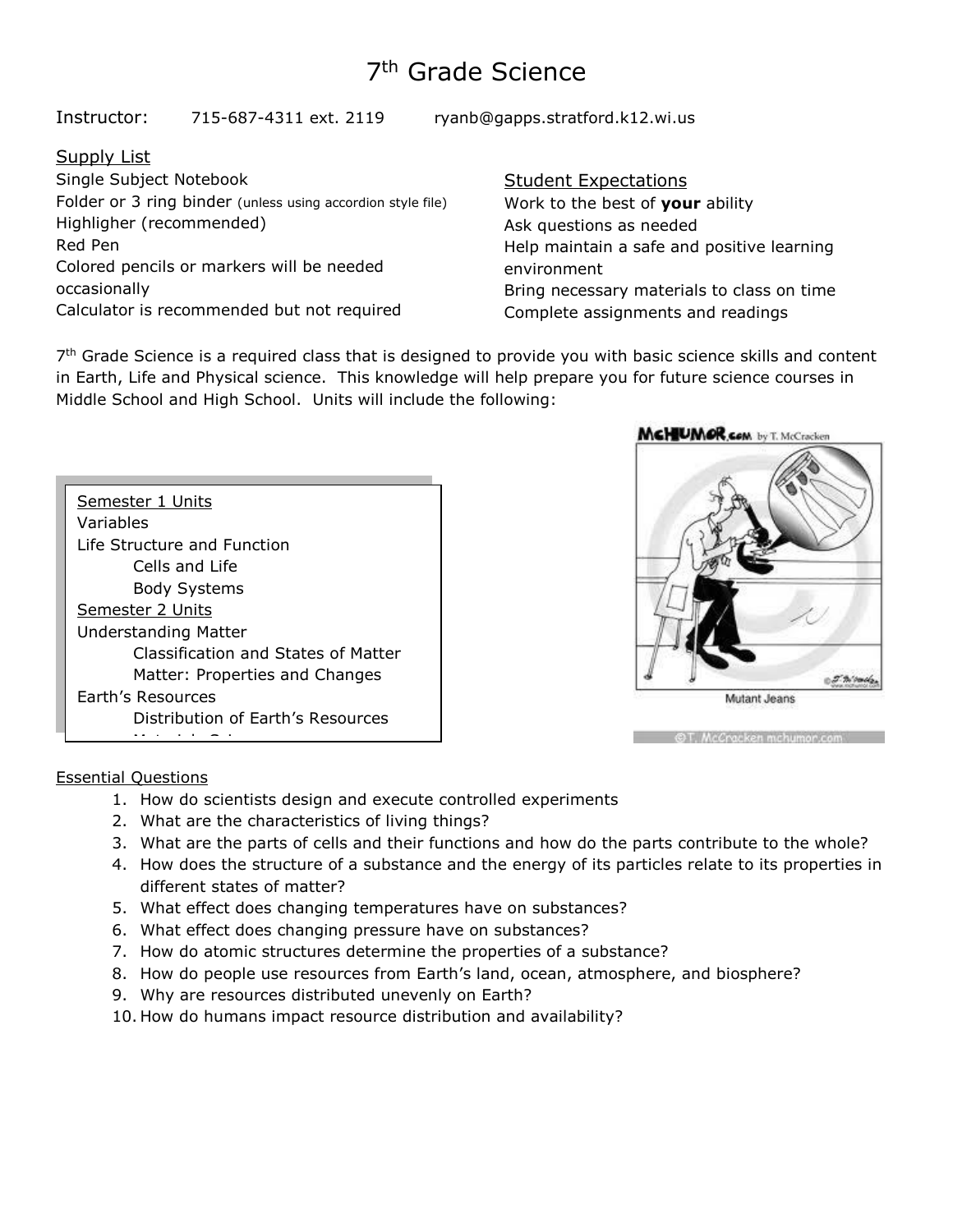# Absences

If you are absent, homework assignments must be handed in within 2 days of the absence. Please see me when you return to find out if you missed any assignments. **You are responsible for any notes that you may have missed.** If you know you will be absent, please see me ahead of time to make arrangements especially if it will be for an extended period of time. Quizzes or tests will be expected to be made up the day you return. These can be made up during study halls or before/after school.

#### Grading

#### **Quarter Grades Semester Grades**

70% Assessments 50% for each quarter grade 20% Daily Work (assignments, labs, projects) (A semester exam may be given and added 10% Participation (workbook activities) example to a quarter grade) to a quarter grade)

#### Late Work

All late assignments will be docked 10% regardless of how late the assignment is.

### Corrections:

Corrections can be made on daily assignments to improve your score. Scores can be raised up to 100%, but must be made by the day of the current chapter's test. Corrections need to have the page  $#$  where answer can be found with the correct answer to receive credit. **Take advantage of this opportunity!**

It is recommended that students keep all returned work to insure that it has been recorded properly. All assignments are recorded on Skyward and available for students and parents with the issued password. Students should collect and keep returned work in their folders for corrections, a study tool, and for verification of grades.

### Tests:

All students will be expected to achieve a score of at least 70% on all tests and quizzes. If 70% is not achieved students will complete review activities and retake the assessment. Other students may be allowed to retake the test if they also complete review activities. The maximum score on a retake assessment is 80%. Retake assessments need to be completed prior to the next Chapter Assessment. Enrichment activities will be planned throughout the year for students showing mastery of skills based on assessment scores.

### Extra Credit

Only projects such as reports, posters, take-home labs are acceptable as extra credit and must be related to the current topic of study. Ideas are sometimes given in class, but students are encouraged to develop their own ideas. If unsure if your idea will work, ASK!

### Academic Integrity

Copying of work, plagiarizing, or any other form of cheating does not help any student show understanding of concepts or prepare for the future. It will not be tolerated and any student caught doing so can expect one or more of the following based on teacher and administrative discretion.

- $\triangleright$  Re-do the work
- $\triangleright$  Re-do the work for partial credit
- ➢ Earn no credit for work
- ➢ Phone call/email to parent/guardian
- ➢ Referral to principal or Dean of Students